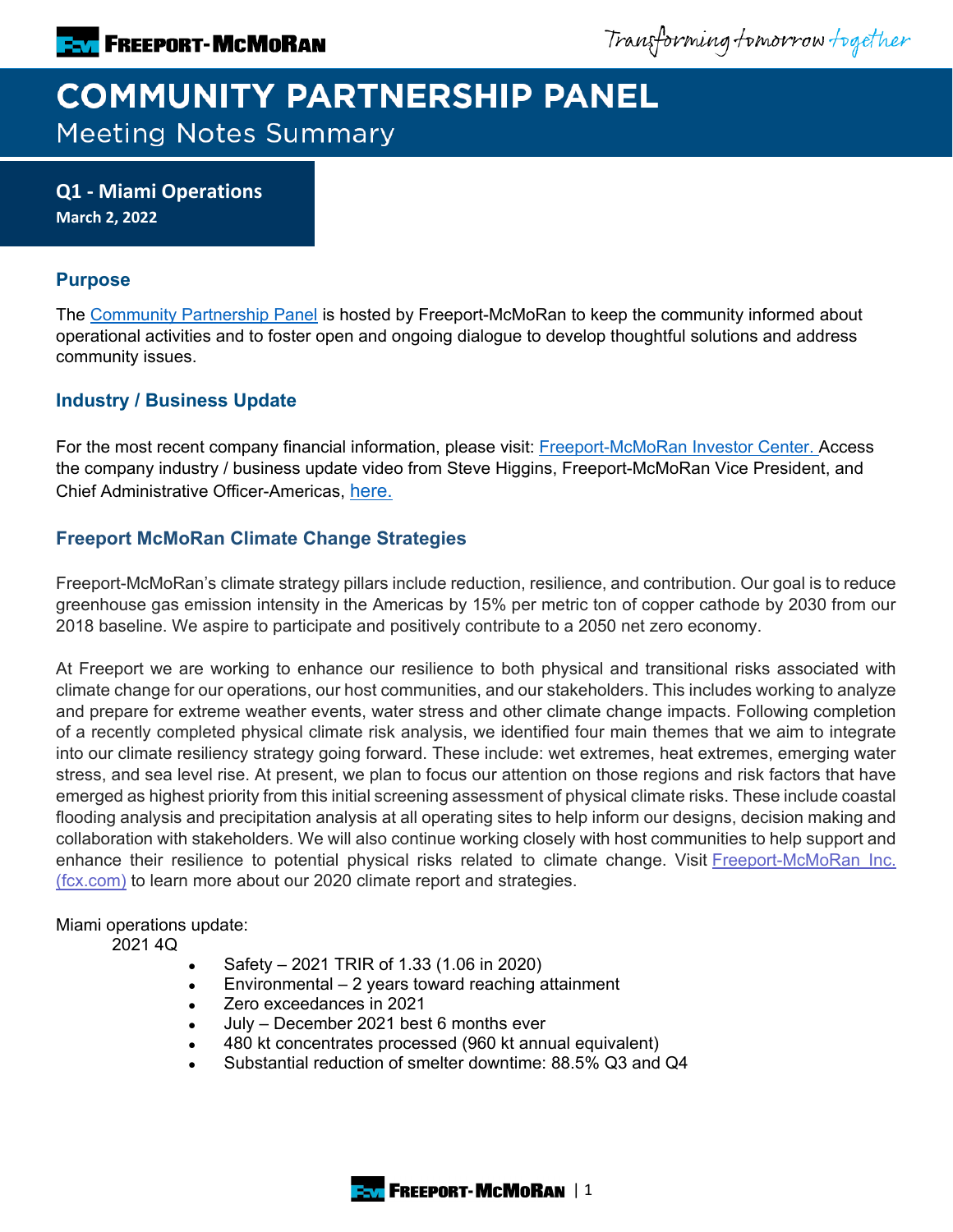#### 2022 Outlook

- Miami Optimization and expansion scoping effort
- Replacement of aging equipment or equipment with insufficient capacity
- Improve acid storage, load-out facility and rail expansion as part of a project with a broader scope
- Current employment: 830 full-time employees; 80 vacancies; 280 contractors

#### Environmental update:

On January 11, USEPA published a proposed rulemaking for risk and technology review of Primary Copper Smelter NESHAP (40 CFR 63 QQQ). The proposal includes: standards for particulate matter for additional existing emission points; standards for mercury from the smelter emissions; may require additional controls and work practices for smelter emissions.

The comment period was 45 days (due February 25), however, USEPA extended for an additional 60 days in response to industry and other requests.

On January 31, EPA published the final finding of failure to attain for  $SO<sub>2</sub>$  for Miami and Hayden areas. The evaluation period was 2015 – 2017 which was prior to State Implementation Plan (SIP) update and smelter upgrades (2018). ADEQ to revise the SIP no later than January 31, 2023 and attainment is required no later than January 31, 2027. This event triggers contingency measures identified in the current SIP. Miami is currently working toward third consecutive year of "clean data".

## **Community Engagement / Development Update**

We are pleased to announce that the 2022 Social Investment Funding scheduled is as follows;

- Letter of Intent (LOI) Cybergrants
	- o Monday, April 25: LOI Opens
	- o Wednesday, May 25: LOI Closes
- Application (invite only) True Impact
	- o July 15: Draft Application due
	- o August 8: Final Application due
	- o September 30: Notification of award status

Our three priority areas are Education and Workforce, Economic Opportunity and Capacity and Leadership Development.

During the fourth quarter of 2021, Miami operations was proud to partner on the following initiatives and projects:

- Miami Genesis Small Town Christmas and Music in the Park events
- Globe and Miami Unified School Districts In-kind desk donations
- Miami High School Boulders for goat habitat/agriculture program
- Community fireworks display held on Feb. 12 (postponed from July 4)

#### **Grievance Management System**

Freeport-McMoRan has a process to receive, record and respond to local questions, comments, and concerns. We encourage all stakeholders to reach out to us.

• **Talk** with your local Freeport-McMoRan or Community Development representative